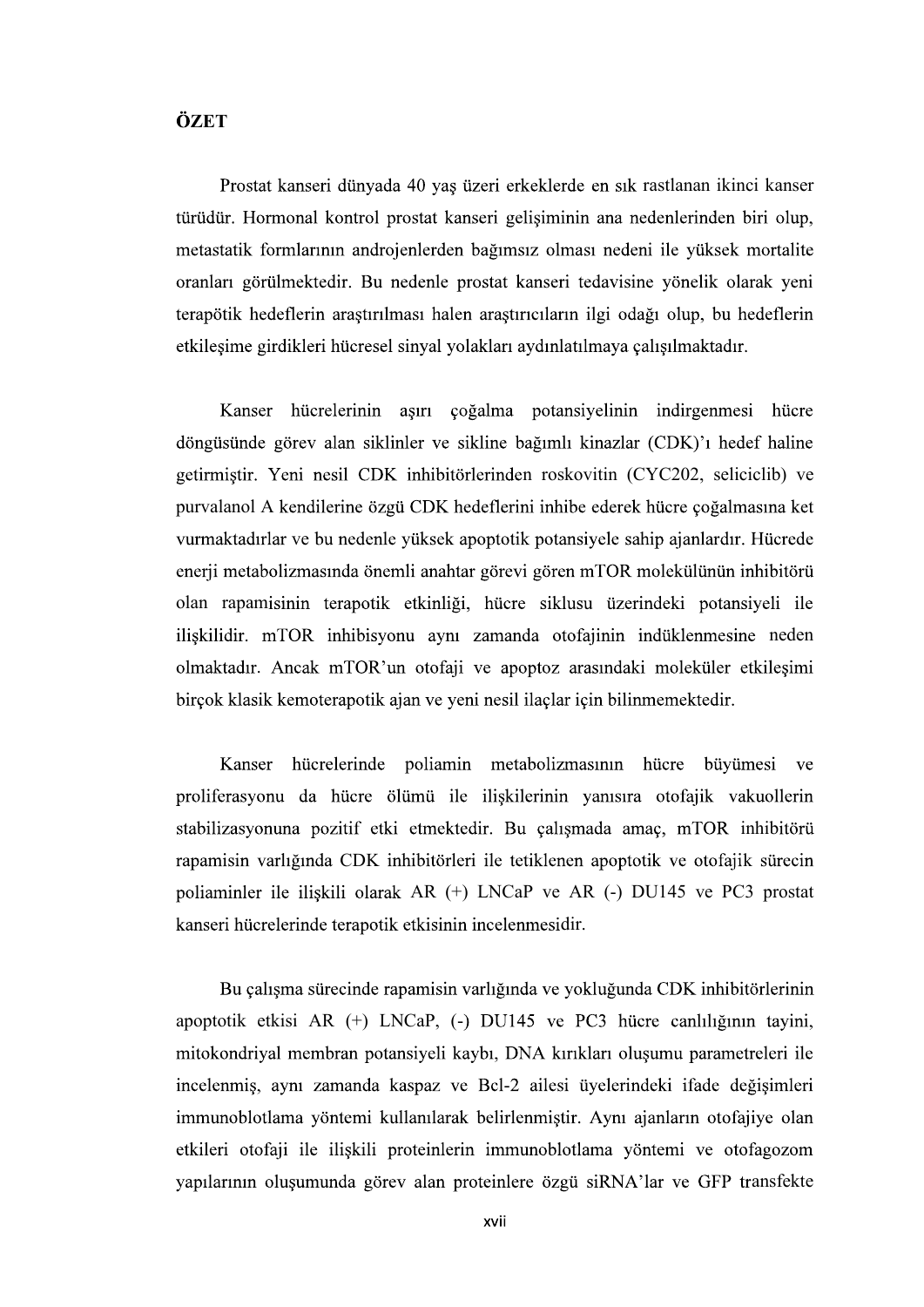edilmiş plazmid transfeksiyonlarının yapılmasının ardından otofagozom yapılarının boyanmasını sağlayan MDC ve lysotracker kırmızısı floresan boyamaları kullanılarak floresan mikroskopi tekniği ile incelenmiştir. Aynı zamanda bu ajanların hücre poliamin anabolik ve katabolik enzimleri ifade değişimleri ve hücre içi poliamin seviyelerine etkisi yüksek basınçlı sıvı kromatografisi (HPLC) ile incelenmistir.

Purvalanol ve roskovitin her üç hücre hattında da hücre canlılığı kaybına, mitokondri ile ilişkili, kaspaza bağımlı apotozun tetiklenmesine neden olurken, rapamisin kombinasyonu ile oluşan apoptotik cevap, DU145 hücrelerine oranla LNCaP ve PC3 hücrelerinde daha etkili olmuştur. Anti-apoptotik Bcl-2 ailesi üyelerinin her üç hücre hattında rapamisin varlığında azalması rapamisinin apoptotik etkisini göstermiştir. Rapamisinin hücrede neden olduğu stres, her hücre hattında farklı cevap oluşmasına neden olmuştur. Dikkat çeken bir sonuç ise rapamisin varlığında DU145 hücrelerinde otofajik vakuollerin oluşmasıdır. DU145 hücrelerinde hücre sağkalımına neden olduğu düşünülen rapamisinin etkisini inhibe etmek üzere uygulanan 3-MA (3-metil adenin), otofajik vakuollerin azalmasını sağlayarak hücre canlılığında azalma sağlamıştır.

Poliamin varlığında, androjen reseptörü durumlarına göre oluşan hücre ölüm mekanizmasını incelemek üzere LNCaP ve DU145 hücreleri ile çalışılmıştır. LNCaP hücrelerinde poliamin katabolik enzimlerinde rapamisin kombinasyonu ile artış gözlenirken, DU145 hücrelerinde poliamin katabolik enzim seviyelerini azalmıştır. DU145 hücrelerinde oluşan bu etkinin sağkalımı arttırdığı sonucuna varılmıştır.

Bu araştırma kapsamında, rapamisin tarafından mTOR yolağının baskılanması ile birlikte CDK inhibitörleri tarafından tetiklenen apoptotik ve otofajik mekanizma incelenmiş olup ilgili konuda yapılan özgün bir çalışmadır. Her iki CDK inhibitörü apoptotik etkinlikleri özellikle mTOR yolağının fonksiyonelliği açısından p70S6K'ın farklı fosforlanmasi ve siklin D üzerinde etki göstermeleri açısından farklılık göstermektedirler.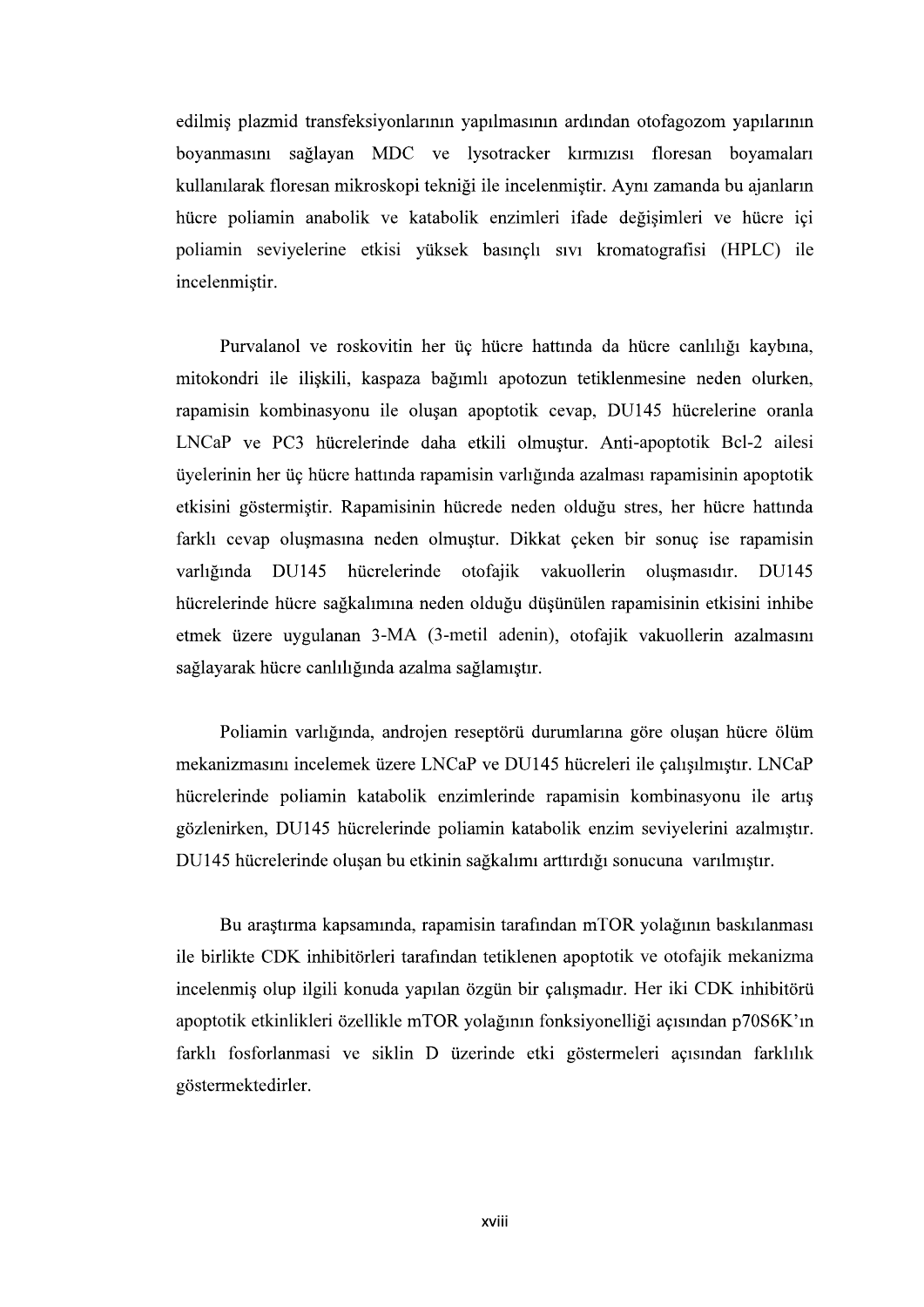## ABSTRACT

Prostate cancer is the second leading cause of cancer death worldwide in men over 40 ages. Androgens are the major factors in prostate gland development as well as the prostate cancer progress. However metastatic forms of the cancer could develop androgen-independently. These cases show higher risk of mortality. Therefore, new therapeutic targets and clarification of their signaling pathways against these aggressive forms are required.

One of the most interesting targets is cyclin dependent kinases (CDK) and cyclin complex members which orchestrate the aberrant cell cycle in cancer cells. New generation CDK inhibitors roscovitine (CYC202, seliciclib) and purvalanol A are specific inhibitors of different CDKs and block the cell proliferation by initiating programmed cell death, the apoptosis. The mTOR signaling pathway provides the physiological balance between autophagy and growth signals, also guide the cellular energy metabolism. However, the interactive relation between the mTOR and autophagy for lots of classic chemotherapeutic agents and for new generation drugs is stil unknown.

The tendency of the cancer cells to be in the cycle is not only dependent to CDKs but also depend on polyamines (putrescine, spermidine, spermine), the cationic amine derivatives. In this project, the autophagic/apoptotic process induced by CDK inhibitors, roscovitine and purvalanol A are going to be investigated by the treatment of mTOR inhibitor rapamisin related to reduced polyamine metabolism.

In this study, the apoptotic effect of CDK inhibitors was investigated in androgen receptor (AR) positive LNCaP and AR negative DU145 and PC3 prostate cancer cell lines by relative cell viability, mitochondria membrane potential loss determinations and the formation of DNA fragmentation. In addition, the changes in the expression profiles of caspases and Bcl-2 family members were detected by immunoblotting method. The polyamine biosynthetic catabolic enzymes alteration following drug treatment was determined by immunoblotting methods. Additionally, the roles of rapamycin combined CDK inhibitors-induced apoptosis were shown by cell viability determination and DNA fragmentation profiles by ELISA method. The